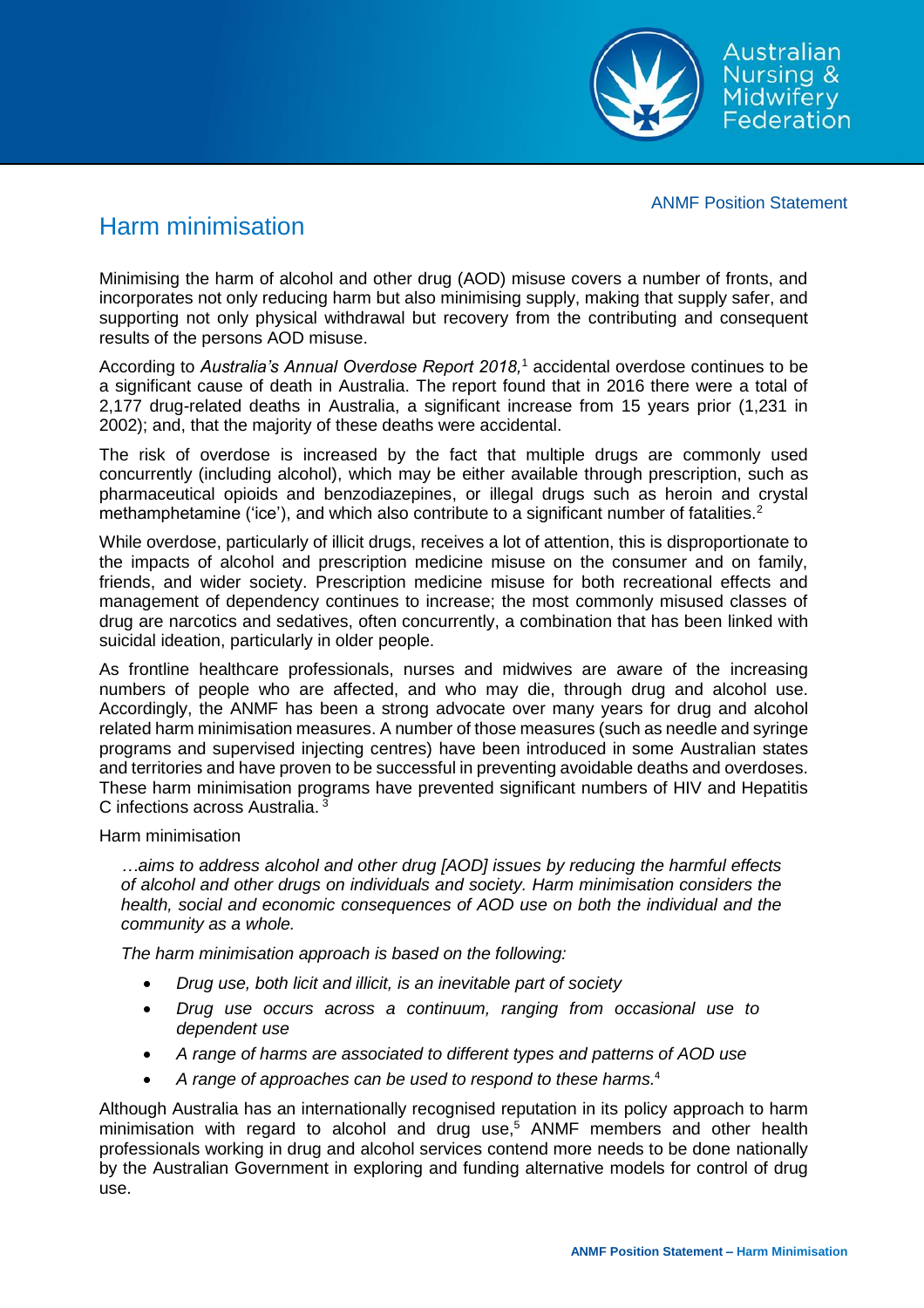

## ANMF Position Statement

Of growing concern is deaths of young people attending events (such as music festivals or parties) where experimentation occurs with the use of 'party-drugs'. While initiated appropriate treatment is improved with disclosure of the drug or combination of drugs (plus or minus alcohol) consumed, the nature of illicit drug manufacture and sale means that individuals may be unaware of the constituents of these pills, which could contain methamphetamines, ecstasy, or a range of unknown psychoactive or toxic substances. <sup>6</sup> With international evidence showing benefits of pill-testing,<sup>7</sup> the ANMF is among many other leading health related organisations in calling for urgent government action on this public health issue.

## **It is the position of the Australian Nursing and Midwifery Federation that:**

- 1. Drug misuse should be considered a public health concern, rather than a criminal issue.
- 2. Many people use alcohol and other drugs for recreational purposes or management of dependency, and they are generally unaware of the potential for harmful effects.
- 3. Harm minimisation measures are required to prevent harm from alcohol and drug use and avoid unnecessary deaths, reduce the burden of disease and decrease hospitalisations for the benefit of the individual and the community as a whole.
- 4. A major benefit of harm minimisation programs is the opportunistic provision of information on the risks and potential harms of alcohol use, drug taking and safer drug use.
- 5. Harm minimisation is based on principles that aim to protect human rights and improve public health.<sup>8</sup>
- 6. The following harm minimisation strategies, employed in some states/territories, are supported as effective and proven public health measures, namely:
	- a. Needle and syringe programs, <sup>9</sup>
	- b. Opioid substitute therapy, such as Methadone or Suboxone programs,
	- c. Supervised injecting centres, <sup>10</sup>
	- d. Peer supported naloxone programs, and
	- e. Peer education programs.
- 7. Court liaison nurses should be involved in the assessment of client suitability for drug diversion programs.
- 8. The Australian Government should acknowledge that alcohol and drug use is a persistent feature of contemporary society, and therefore, innovative approaches to minimising alcohol and drug-related harms are required, as opposed to just criminalising users.<sup>11</sup>
- 9. National and international evidence supports the effectiveness of pill testing  $12, 13$  in directly reducing harm from drug taking by preventing overdoses and unnecessary deaths, and, in providing an opportunity to share information and education about the risks and potential harms of drug use.
- 10. The Australian Government should show national leadership, and in collaboration with frontline health experts, take urgent action on the introduction of pill testing trials.
- 11. Nurses and midwives should be aware of, educated and informed about, issues relating to harm minimisation for drug and alcohol use, and be prepared to provide opportunistic education in their practice settings.